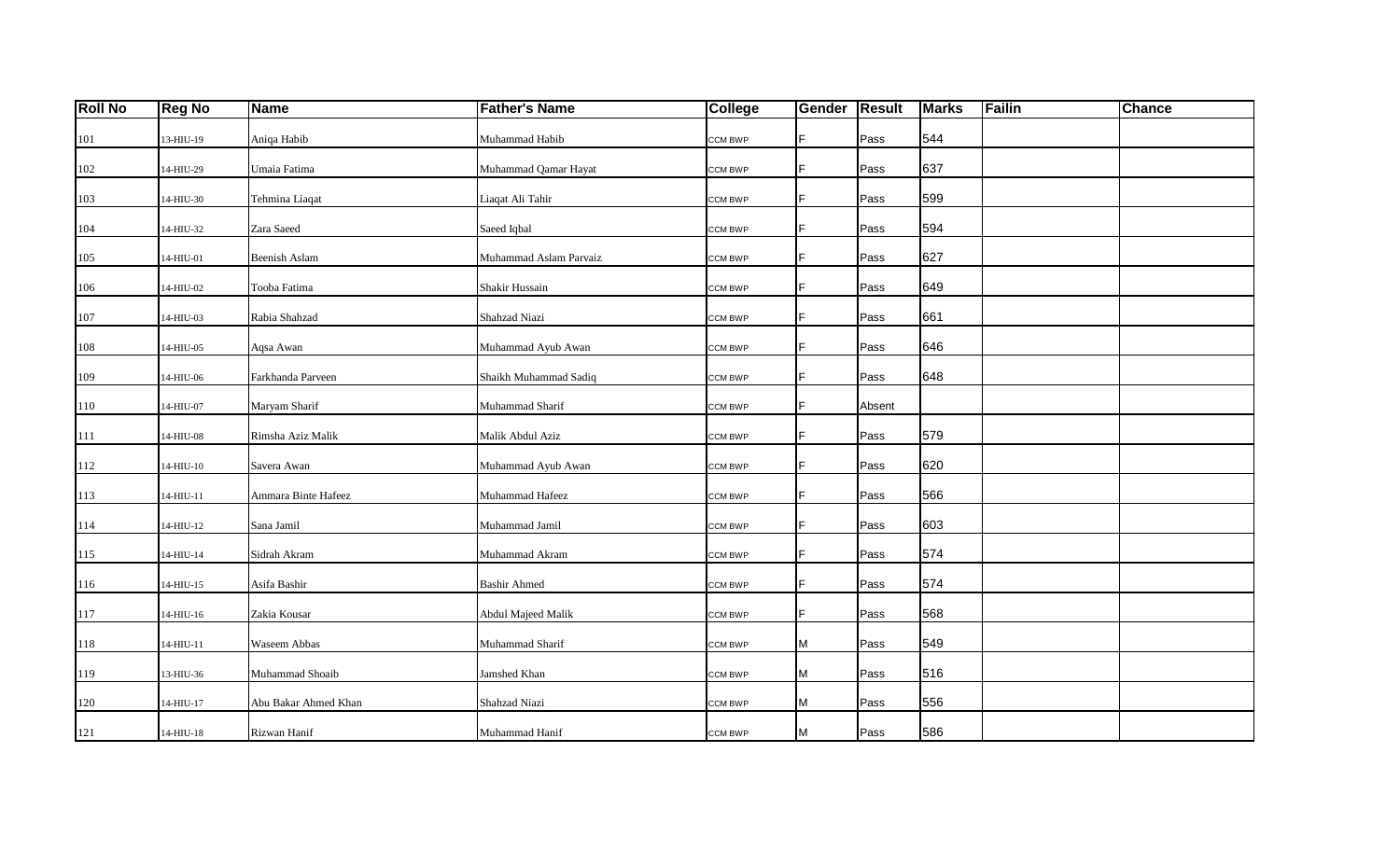| 122     | 14-HIU-19   | Abdul Qadeer     | Muhammad Ishaq            | CCM BWP                  | M | Pass | 570 |          |               |
|---------|-------------|------------------|---------------------------|--------------------------|---|------|-----|----------|---------------|
| 123     | $14-HIU-21$ | Muhammad Waqar   | Amjad Ali                 | <b>CCM BWP</b>           | M | Pass | 559 |          |               |
|         |             |                  |                           |                          |   |      |     |          |               |
| 124     | 14-HIU-24   | Inzmam Sarwar    | Muhammad Sarwar Abid      | <b>CCM BWP</b>           | M | Fail |     | IV       | R/A till S-17 |
| $125\,$ | 14-HIU-25   | Nadeem Bashir    | <b>Bashir Ahmed</b>       | <b>CCM BWP</b>           | M | Pass | 619 |          |               |
| 126     | 14-HIU-26   | Abdullah Khalid  | Mohammad Riaz Khalid      | <b>CCM BWP</b>           | M | Pass | 574 |          |               |
|         |             |                  |                           |                          |   |      |     |          |               |
| 127     | 13-PHLR-02  | Mehwish Aslam    | Muhammad Aslam            | Pakistan Homeo collage F |   | Pass | 550 |          |               |
|         |             |                  |                           |                          |   |      |     |          |               |
| 128     | 13-PHLR-18  | Khansa Noureen   | Mirza Ishfaq Ahmed Saleem | Pakistan Homeo collage F |   | Pass | 539 |          |               |
|         |             |                  |                           |                          |   |      |     |          |               |
| 129     | 13-PHLR-17  | Iram Nadeem      | Nadeem Ur Rehman          | Pakistan Homeo collage F |   | Pass | 557 |          |               |
|         |             |                  |                           |                          |   |      |     |          |               |
| 130     | 13-PHLR-20  | Mamoona Noureen  | Mirza Ishfaq Ahmad Saleem | Pakistan Homeo collage F |   | Pass | 511 |          |               |
|         |             |                  |                           |                          |   |      |     |          |               |
| 131     | 13-PHLR-05  | Tayyaba Ishaq    | Muhammad Ishaq            | Pakistan Homeo collage F |   | Pass | 544 |          |               |
|         |             |                  |                           |                          |   |      |     |          |               |
| 132     | 14-PHLR-27  | Sidra Younis     | Muhammad Younis           | Pakistan Homeo collage F |   | Fail |     | I VII    | R/A till S-17 |
|         |             |                  |                           |                          |   |      |     |          |               |
| 133     | 14-PHLR-17  | Mariam Amjad Ali | Amjad Ali                 | Pakistan Homeo collage F |   | Fail |     | VII VIII | R/A till S-17 |
|         |             |                  |                           |                          |   |      |     |          |               |
| 134     | 14-PHLR-25  | Myra Navid       | Syed Navid Shah           | Pakistan Homeo collage F |   | Pass | 506 |          |               |
|         |             |                  |                           |                          |   |      |     |          |               |
| 135     | 14-PHLR-15  | Asma Mujahid     | Mujahid Islam             | Pakistan Homeo collage F |   | Pass | 601 |          |               |
|         |             |                  |                           |                          |   |      |     |          |               |
| 136     | 14-PHLR-14  | Zobia Javeed     | Javed Iqbal               | Pakistan Homeo collage F |   | Pass | 592 |          |               |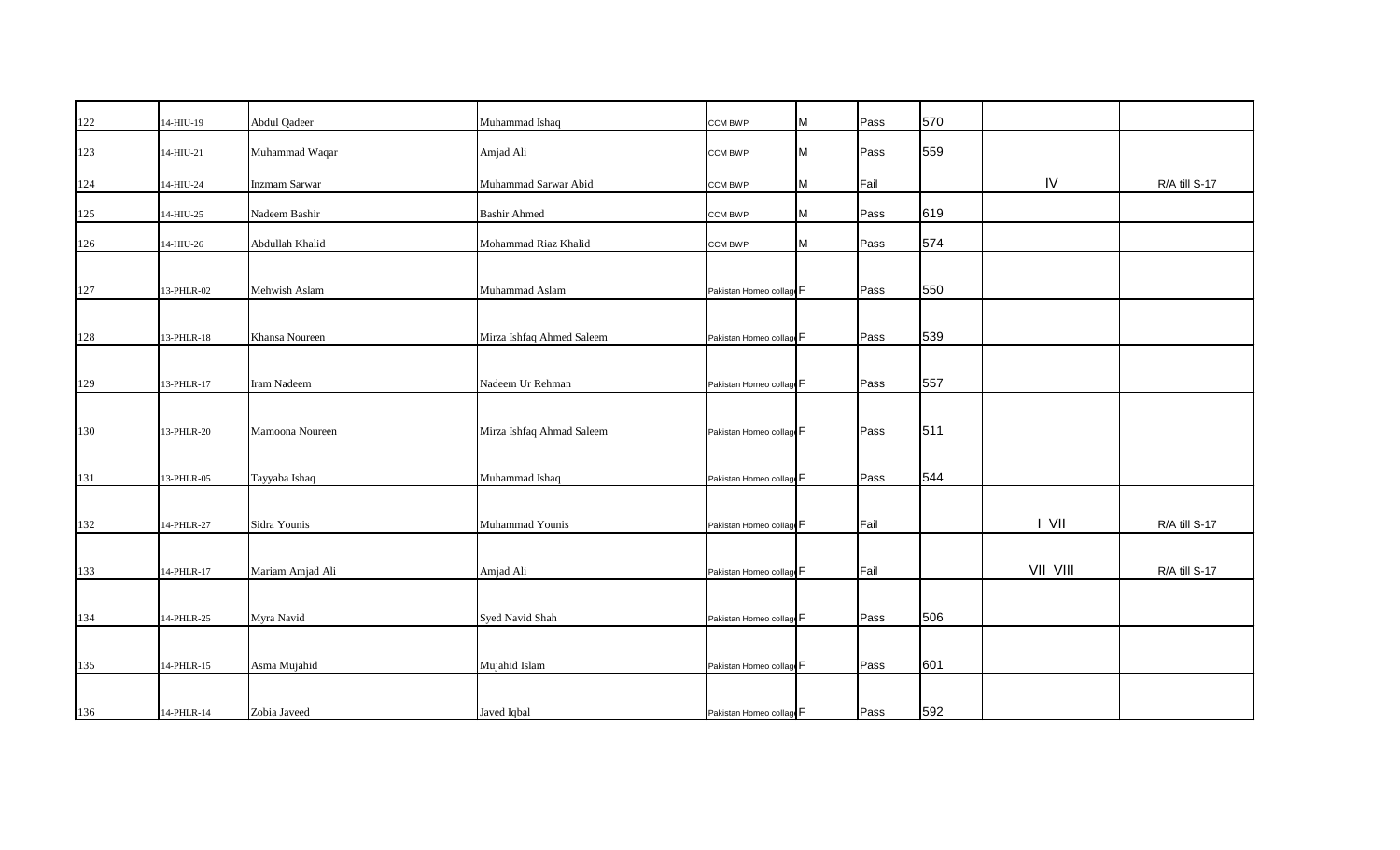| 137 | 14-PHLR-13 | Rabia Akram        | Muhammad Akram             | Pakistan Homeo collage F | Fail |     | VII VIII | R/A till S-17 |
|-----|------------|--------------------|----------------------------|--------------------------|------|-----|----------|---------------|
|     |            |                    |                            |                          |      |     |          |               |
| 138 | 14-PHLR-12 | Khansa Daud        | Khawaja Daud ur Rehman     | Pakistan Homeo collage F | Pass | 614 |          |               |
|     |            |                    |                            |                          |      |     |          |               |
| 139 | 14-PHLR-09 | Syeda Saba Bukhari | Syed Afzal Hussain Bukhari | Pakistan Homeo collage F | Pass | 619 |          |               |
|     |            |                    |                            |                          |      |     |          |               |
| 140 | 14-PHLR-21 | Ayesha Naz         | Noor Muhammad              | Pakistan Homeo collage F | Fail |     | VII      | R/A till S-17 |
|     |            |                    |                            |                          |      |     |          |               |
| 141 | 14-PHLR-22 | Urooj Shafi        | Muhammad Shafi Qadri       | Pakistan Homeo collage F | Pass | 570 |          |               |
|     |            |                    |                            |                          |      |     |          |               |
| 142 | 14-PHLR-20 | Mishiam Zema       | Syed Muhammad Tariq        | Pakistan Homeo collage F | Pass | 685 |          |               |
|     |            |                    |                            |                          |      |     |          |               |
| 143 | 14-PHLR-18 | Madiha Khalid      | Khalid Anwar               | Pakistan Homeo collage F | Fail |     | VIII     | R/A till S-17 |
|     |            |                    |                            |                          |      |     |          |               |
| 144 | 14-PHLR-24 | Mukarram Waqar     | Waqar Anjum                | Pakistan Homeo collage M | Fail |     | I VII    | R/A till S-17 |
|     |            |                    |                            |                          |      |     |          |               |
| 145 | 14-PHLR-04 | Mehrban Khan       | Ali Khan                   | Pakistan Homeo collage M | Fail |     |          | R/A till S-17 |
|     |            |                    |                            |                          |      |     |          |               |
| 146 | 14-PHLR-03 | Ali Zahid          | Zahid Mehmood Qureshi      | Pakistan Homeo collage M | Fail |     | VII VIII | R/A till S-17 |
|     |            |                    |                            |                          |      |     |          |               |
| 147 | 14-PHLR-02 | Aftab Butt         | Ameer Dad                  | Pakistan Homeo collage M | Fail |     | VII      | R/A till S-17 |
|     |            |                    |                            |                          |      |     |          |               |
| 148 | 14-PHLR-01 | <b>Ahmed Raza</b>  | Mukhtar Ali                | Pakistan Homeo collage M | Fail |     | III VII  | R/A till S-17 |
|     |            |                    |                            |                          |      |     |          |               |
| 149 | 14-PHLR-11 | Sidra Batool       | Tariq Mehmood              | Pakistan Homeo collage F | Fail |     | VII VIII | R/A till S-17 |